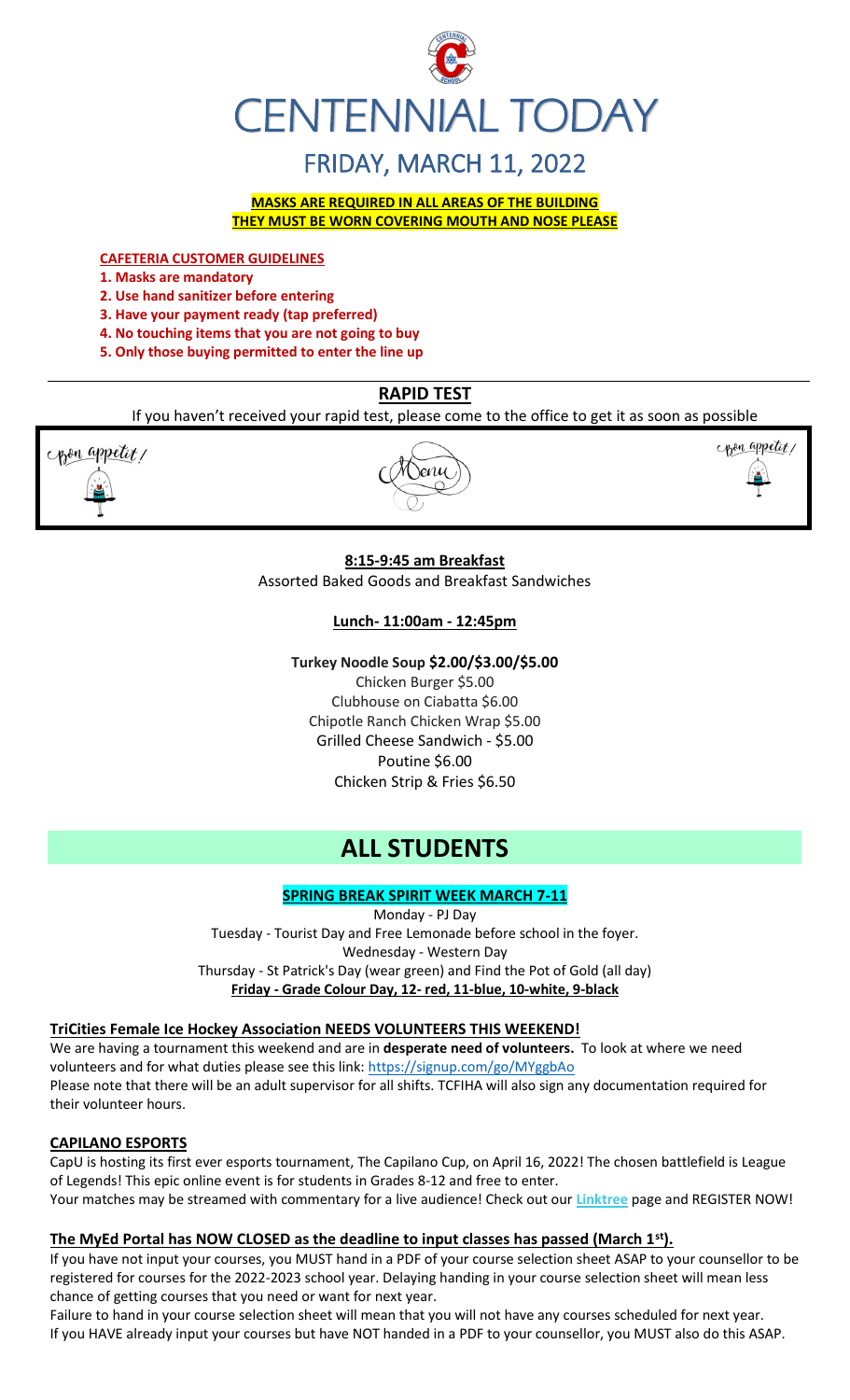#### **FORKLIFT TRAINING OVER SPRING BREAK (March 24th)**

If you are at least 15 years old and interested in getting your **Forklift training certification** over Spring Break, please visit the "**43Careers.com** > **Certificates**" websit[e https://www.sd43.bc.ca/CareerPrograms/Pages/Certifications.aspx#/=](https://www.sd43.bc.ca/CareerPrograms/Pages/Certifications.aspx#/=) to complete the sign-up survey. Spaces are limited. If you need more information, please contact Doug MacLean at 604- 341-8977.

#### **ATTENTION STUDENTS CURRENTLY IN GRADE 9, 10 AND 11:**

Applications are now open for next year's **Jr. and Sr. Environmental Studies Academies**. You can find them:

- 1) On the Centennial Website
- 2) On our Instagram @cent.es
- 3) Using the QR code below



Applications close **March 11th at 3:00pm**

# **GRADE 12'S**

**CAREER CENTRE Visit the online Centennial Career Centre Page [HERE](https://www.sd43.bc.ca/school/centennial/ProgramsServices/CareerCentre/experiences/Pages/default.aspx#/=)**



#### **PACIFIC LEADER'S SCHOLARSHIPS FOR CHILDREN OF PUBLIC SERVANTS\*NEW\***

[Pacific Leaders scholarships for children of public servants -](https://www2.gov.bc.ca/gov/content/careers-myhr/all-employees/career-development/pacific-leaders/scholarships-for-children) Province of British Columbia (gov.bc.ca) 60 Awards of \$2,500. Minimum "B" average grades 10-12 and other criteria. Apply by May 13th, 2022.

#### **LOCAL SCHOLARSHIP PACKAGE\*NEW\***



#### **JAYMIE LYNN ROBERTSON 2022 MEMORIAL BURSARY (EPILEPSY AND SEIZURE EDUCATION**

3 X \$1,000 available. This is award will not be granted based on academic achievement, but the recipient must demonstrate financial need and submit a 300-word essay on how epilepsy has impacted his or her life. Due March 31/2002 Details [HERE](https://www.sd43.bc.ca/school/centennial/ProgramsServices/CareerCentre/financeawards/Pages/default.aspx#/=)

#### **GRACE FAMILY NETWORK SCHOLARSHIP ESSAY**

3 X \$500 awards for 2022. Visit the career website or **[www.gfnf.org](http://www.gfnf.org/)**. Preference will be given to graduating students pursuing post-secondary who have financial need. **"WHAT ARE YOUR IDEAS TO REDUCE SYSTEMIC BIAS AND INEQUITY IN SOCIETY?" (500 words)** Deadline May 31st, 2022

#### **BCSTA CITIZENSHIP AWARDS**

The British Columbia School Trustees Association - BCSTA will once again be awarding **three** graduating B.C. public school students who have shown exemplary citizenship in their school and community with scholarships worth **\$500** each. VISIT THE CAREER CENTRE/FINANCE